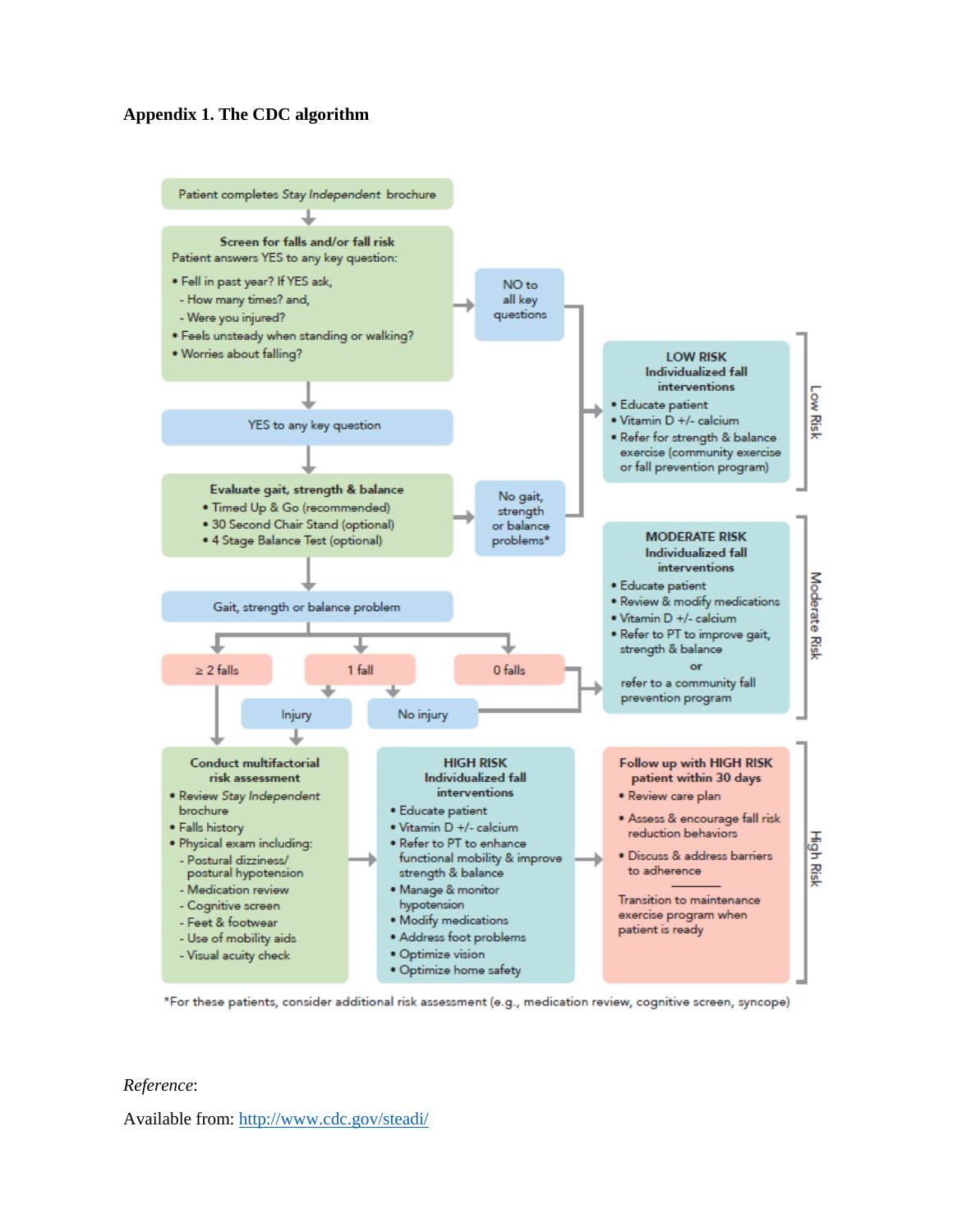## **Appendix 2. The Brief BESTest**

| Item 1: Hip/Trunk Lateral Strength<br>(3) Normal (10 s with trunk vertical)<br>"Rest fingertips in my hands while you lift your leg to the side<br>(2) Mild (10 s without trunk vertical)<br>and hold, keep trunk vertical. You will hold for 10 s."<br>(1) Moderate (1 hip abducts with trunk vertical)<br>(0) Severe (neither hip, 10 s and vertical or not<br>Count 10 s, watch for straight knee; if they use moderate force<br>on your hands, score as "without keeping trunk vertical."<br>vertical)<br><b>Section II. Stability Limits</b><br>Item 2: Functional Reach Forward<br>$(3) > 32$ cm $(12.5 \text{ in})$<br>"Stand normally; lift both arms straight in front of you; reach<br>$(2)$ 16.5-32 cm $(6.5-12.5)$ in)<br>as far forward as you can with arms parallel to the ruler<br>$(1)$ <16.5 cm (6.5 in)<br>without lifting your heels."<br>(0) No measurable lean (or must be caught)<br>2 attempts<br>Observe that patient does not lift heels, rotate trunk, or<br>Trial 1 (cm or in)<br>protract scapula.<br>Watch for vertical initial alignment. Record best reach.<br>Trial 2 (cm or in)<br>Section III. Transitions-Anticipatory Postural Adjustment<br>Items 3 and 4: Stand on One Leg-Left and Right<br>$(3)$ Normal (stable $>20$ s)<br>Left<br>"Look ahead; hands must stay on hips; bend one leg behind<br>(2) Trunk motion OR 10-20 s<br>$(1)$ Stand 2-10 s<br><b>Seconds</b><br>you; stand on 1 leg as long as you can for up to 30 s. Do<br>not let your lifted leg touch the other leg."<br>(0) Unable<br>Allow 2 attempts, record best attempt; record time up to 30 s<br><b>Right</b><br>(stop time if hands off hips or leg on floor or leg touches<br><b>Seconds</b><br>supporting leg).<br><b>Section IV. Reactive Postural Response</b><br>Items 5 and 6: Compensatory Stepping-Lateral, Left and Right<br>(3) Recovers with 1 side/crossover step<br>Left<br>"Stand with feet nearly together; lean into my hands; I will<br>(2) Several steps to recover independently<br>remove my hands; do whatever necessary to keep balance,<br>(1) Steps but needs assist to prevent fall<br>Right<br>trying to take 1 step."<br>(0) No step OR falls<br>Note: Stand next to and behind participant. Place hand on<br>greater trochanter and brace yourself to hold the person's<br>weight shifted to supported leg.<br><b>Section V. Sensory Orientation</b><br>Item 7: Stance With Eyes Closed, on Foam Surface<br>$(3)$ 30 s stable<br>(2) 30 s unstable<br>"Stand on foam with your eyes closed, your hands on your<br>hips, and your feet close but not touching. Start by looking<br>$(1)$ < 30 s<br>straight ahead, and I will start timing when you close your<br>(0) Unable<br>eyes. Stay as stable as possible and try to keep your eyes<br>closed for the entire time. The goal is 30 s."<br>Trial $1(s)$<br>Two trials, if necessary. Patient must step off foam between<br>trials.<br>Trial $2(s)$<br>Section VI. Stability in Gait<br>Item 8: Timed "Up & Go" Test<br>$(3)$ Fast, $<$ 11 s, good balance<br>"When I say 'go,' stand up and walk quickly but safely to the<br>$(2)$ Slow, $>11$ s, good balance<br>tape, turn, and walk back and sit in chair."<br>$(1)$ Fast, $<$ 11 s, imbalance<br>(0) Slow, $>11$ s, imbalance<br>Start with back against chair, stop timing when buttocks hit<br>the chair; chair should have arms to push from, if necessary.<br>Imbalance might include trips or lateral/backward stumbles<br>Time (s)<br>or crossovers.<br><b>TOTAL:</b> | <b>Section 1. Biomechanical Constraints</b> |  |  |  |  |  |  |  |
|--------------------------------------------------------------------------------------------------------------------------------------------------------------------------------------------------------------------------------------------------------------------------------------------------------------------------------------------------------------------------------------------------------------------------------------------------------------------------------------------------------------------------------------------------------------------------------------------------------------------------------------------------------------------------------------------------------------------------------------------------------------------------------------------------------------------------------------------------------------------------------------------------------------------------------------------------------------------------------------------------------------------------------------------------------------------------------------------------------------------------------------------------------------------------------------------------------------------------------------------------------------------------------------------------------------------------------------------------------------------------------------------------------------------------------------------------------------------------------------------------------------------------------------------------------------------------------------------------------------------------------------------------------------------------------------------------------------------------------------------------------------------------------------------------------------------------------------------------------------------------------------------------------------------------------------------------------------------------------------------------------------------------------------------------------------------------------------------------------------------------------------------------------------------------------------------------------------------------------------------------------------------------------------------------------------------------------------------------------------------------------------------------------------------------------------------------------------------------------------------------------------------------------------------------------------------------------------------------------------------------------------------------------------------------------------------------------------------------------------------------------------------------------------------------------------------------------------------------------------------------------------------------------------------------------------------------------------------------------------------------------------------------------------------------------------------------------------------------------------------------------------------------------------------------------------------------------------------------------------------------------------------------------------------------------------------------------------------------------------------------------------------------------------------------------------------------------------------------------------------------------------------------------|---------------------------------------------|--|--|--|--|--|--|--|
|                                                                                                                                                                                                                                                                                                                                                                                                                                                                                                                                                                                                                                                                                                                                                                                                                                                                                                                                                                                                                                                                                                                                                                                                                                                                                                                                                                                                                                                                                                                                                                                                                                                                                                                                                                                                                                                                                                                                                                                                                                                                                                                                                                                                                                                                                                                                                                                                                                                                                                                                                                                                                                                                                                                                                                                                                                                                                                                                                                                                                                                                                                                                                                                                                                                                                                                                                                                                                                                                                                                                |                                             |  |  |  |  |  |  |  |
|                                                                                                                                                                                                                                                                                                                                                                                                                                                                                                                                                                                                                                                                                                                                                                                                                                                                                                                                                                                                                                                                                                                                                                                                                                                                                                                                                                                                                                                                                                                                                                                                                                                                                                                                                                                                                                                                                                                                                                                                                                                                                                                                                                                                                                                                                                                                                                                                                                                                                                                                                                                                                                                                                                                                                                                                                                                                                                                                                                                                                                                                                                                                                                                                                                                                                                                                                                                                                                                                                                                                |                                             |  |  |  |  |  |  |  |
|                                                                                                                                                                                                                                                                                                                                                                                                                                                                                                                                                                                                                                                                                                                                                                                                                                                                                                                                                                                                                                                                                                                                                                                                                                                                                                                                                                                                                                                                                                                                                                                                                                                                                                                                                                                                                                                                                                                                                                                                                                                                                                                                                                                                                                                                                                                                                                                                                                                                                                                                                                                                                                                                                                                                                                                                                                                                                                                                                                                                                                                                                                                                                                                                                                                                                                                                                                                                                                                                                                                                |                                             |  |  |  |  |  |  |  |
|                                                                                                                                                                                                                                                                                                                                                                                                                                                                                                                                                                                                                                                                                                                                                                                                                                                                                                                                                                                                                                                                                                                                                                                                                                                                                                                                                                                                                                                                                                                                                                                                                                                                                                                                                                                                                                                                                                                                                                                                                                                                                                                                                                                                                                                                                                                                                                                                                                                                                                                                                                                                                                                                                                                                                                                                                                                                                                                                                                                                                                                                                                                                                                                                                                                                                                                                                                                                                                                                                                                                |                                             |  |  |  |  |  |  |  |
|                                                                                                                                                                                                                                                                                                                                                                                                                                                                                                                                                                                                                                                                                                                                                                                                                                                                                                                                                                                                                                                                                                                                                                                                                                                                                                                                                                                                                                                                                                                                                                                                                                                                                                                                                                                                                                                                                                                                                                                                                                                                                                                                                                                                                                                                                                                                                                                                                                                                                                                                                                                                                                                                                                                                                                                                                                                                                                                                                                                                                                                                                                                                                                                                                                                                                                                                                                                                                                                                                                                                |                                             |  |  |  |  |  |  |  |
|                                                                                                                                                                                                                                                                                                                                                                                                                                                                                                                                                                                                                                                                                                                                                                                                                                                                                                                                                                                                                                                                                                                                                                                                                                                                                                                                                                                                                                                                                                                                                                                                                                                                                                                                                                                                                                                                                                                                                                                                                                                                                                                                                                                                                                                                                                                                                                                                                                                                                                                                                                                                                                                                                                                                                                                                                                                                                                                                                                                                                                                                                                                                                                                                                                                                                                                                                                                                                                                                                                                                |                                             |  |  |  |  |  |  |  |
|                                                                                                                                                                                                                                                                                                                                                                                                                                                                                                                                                                                                                                                                                                                                                                                                                                                                                                                                                                                                                                                                                                                                                                                                                                                                                                                                                                                                                                                                                                                                                                                                                                                                                                                                                                                                                                                                                                                                                                                                                                                                                                                                                                                                                                                                                                                                                                                                                                                                                                                                                                                                                                                                                                                                                                                                                                                                                                                                                                                                                                                                                                                                                                                                                                                                                                                                                                                                                                                                                                                                |                                             |  |  |  |  |  |  |  |
|                                                                                                                                                                                                                                                                                                                                                                                                                                                                                                                                                                                                                                                                                                                                                                                                                                                                                                                                                                                                                                                                                                                                                                                                                                                                                                                                                                                                                                                                                                                                                                                                                                                                                                                                                                                                                                                                                                                                                                                                                                                                                                                                                                                                                                                                                                                                                                                                                                                                                                                                                                                                                                                                                                                                                                                                                                                                                                                                                                                                                                                                                                                                                                                                                                                                                                                                                                                                                                                                                                                                |                                             |  |  |  |  |  |  |  |
|                                                                                                                                                                                                                                                                                                                                                                                                                                                                                                                                                                                                                                                                                                                                                                                                                                                                                                                                                                                                                                                                                                                                                                                                                                                                                                                                                                                                                                                                                                                                                                                                                                                                                                                                                                                                                                                                                                                                                                                                                                                                                                                                                                                                                                                                                                                                                                                                                                                                                                                                                                                                                                                                                                                                                                                                                                                                                                                                                                                                                                                                                                                                                                                                                                                                                                                                                                                                                                                                                                                                |                                             |  |  |  |  |  |  |  |
|                                                                                                                                                                                                                                                                                                                                                                                                                                                                                                                                                                                                                                                                                                                                                                                                                                                                                                                                                                                                                                                                                                                                                                                                                                                                                                                                                                                                                                                                                                                                                                                                                                                                                                                                                                                                                                                                                                                                                                                                                                                                                                                                                                                                                                                                                                                                                                                                                                                                                                                                                                                                                                                                                                                                                                                                                                                                                                                                                                                                                                                                                                                                                                                                                                                                                                                                                                                                                                                                                                                                |                                             |  |  |  |  |  |  |  |
|                                                                                                                                                                                                                                                                                                                                                                                                                                                                                                                                                                                                                                                                                                                                                                                                                                                                                                                                                                                                                                                                                                                                                                                                                                                                                                                                                                                                                                                                                                                                                                                                                                                                                                                                                                                                                                                                                                                                                                                                                                                                                                                                                                                                                                                                                                                                                                                                                                                                                                                                                                                                                                                                                                                                                                                                                                                                                                                                                                                                                                                                                                                                                                                                                                                                                                                                                                                                                                                                                                                                |                                             |  |  |  |  |  |  |  |
|                                                                                                                                                                                                                                                                                                                                                                                                                                                                                                                                                                                                                                                                                                                                                                                                                                                                                                                                                                                                                                                                                                                                                                                                                                                                                                                                                                                                                                                                                                                                                                                                                                                                                                                                                                                                                                                                                                                                                                                                                                                                                                                                                                                                                                                                                                                                                                                                                                                                                                                                                                                                                                                                                                                                                                                                                                                                                                                                                                                                                                                                                                                                                                                                                                                                                                                                                                                                                                                                                                                                |                                             |  |  |  |  |  |  |  |

### *Reference*:

Padgett PK, Jacobs Jv Fau - Kasser SL, Kasser SL. Is the BESTest at its best? A suggested brief version based on interrater reliability, validity, internal consistency, and theoretical construct. (1538-6724 (Electronic))